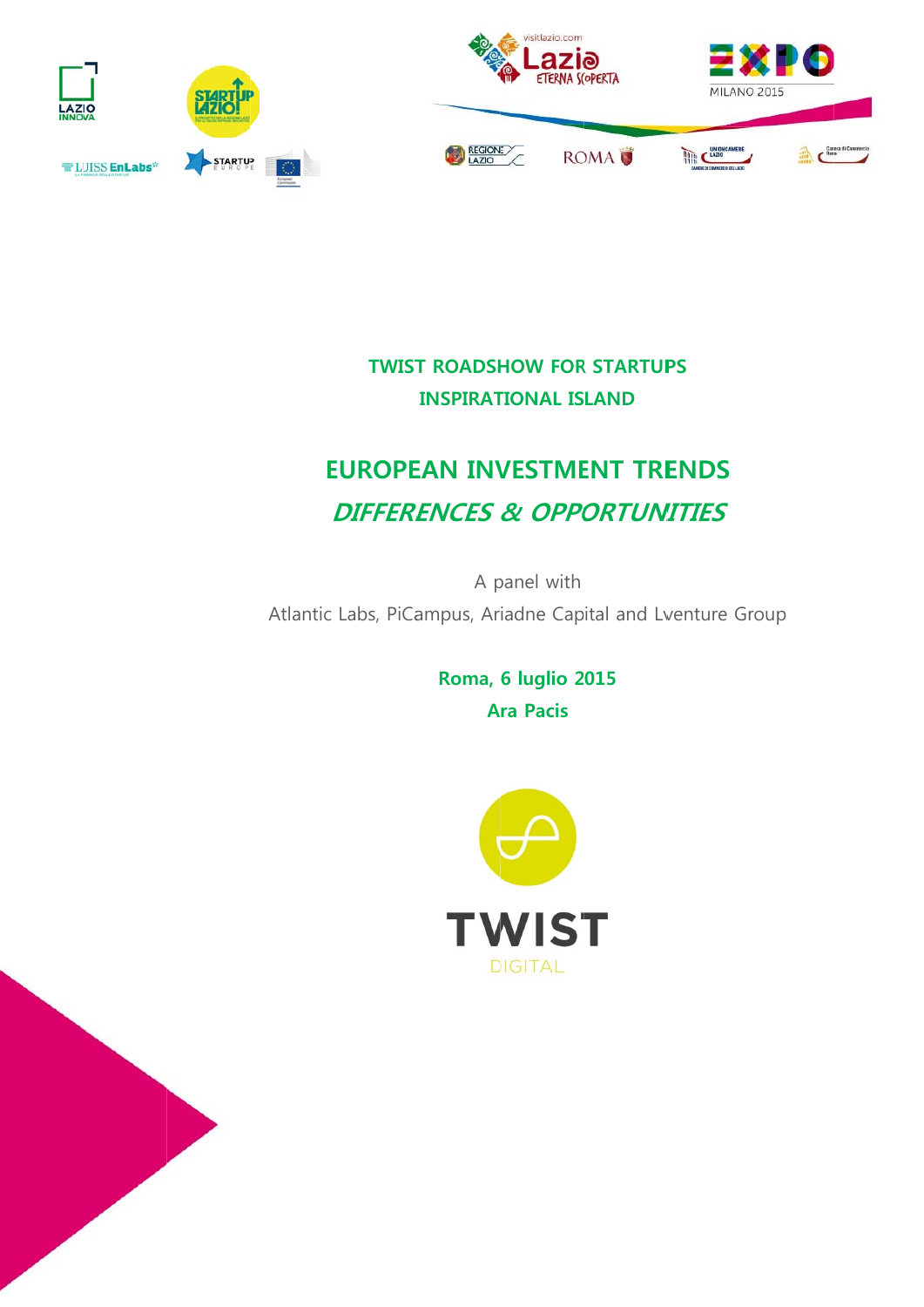

# Agenda

- 16:00 Registration
- 16:30 Welcome Michela Michilli TWIST Lazio Innova
- 16:45 Intro Augusto Coppola LUISS EnLabs
- 17:00 European Investment Trends: differences and opportunities
	- Dario Galbiati Alborghetti (Atlantic Internet)
	- Marco Trombetti (PiVentures and Founder of Translated)
	- Andrea Febbraio (Ariadne Capital Partner and CoFounder of Teads) Moderatore: LVenture Group
	- 17:45 Startup Pitches + Q&A, with:
		- wineOwine  $\mathbf{L}^{\mathbf{r}}$
		- Gamepix  $\omega_{\rm{max}}$
		- Tutored  $\omega_{\rm{max}}$
		- Wanderio  $\Delta \sim 10^4$
		- ChupaMobile  $\overline{a}$

18:45 Wrap-up and closing 19:00 Networking Buffet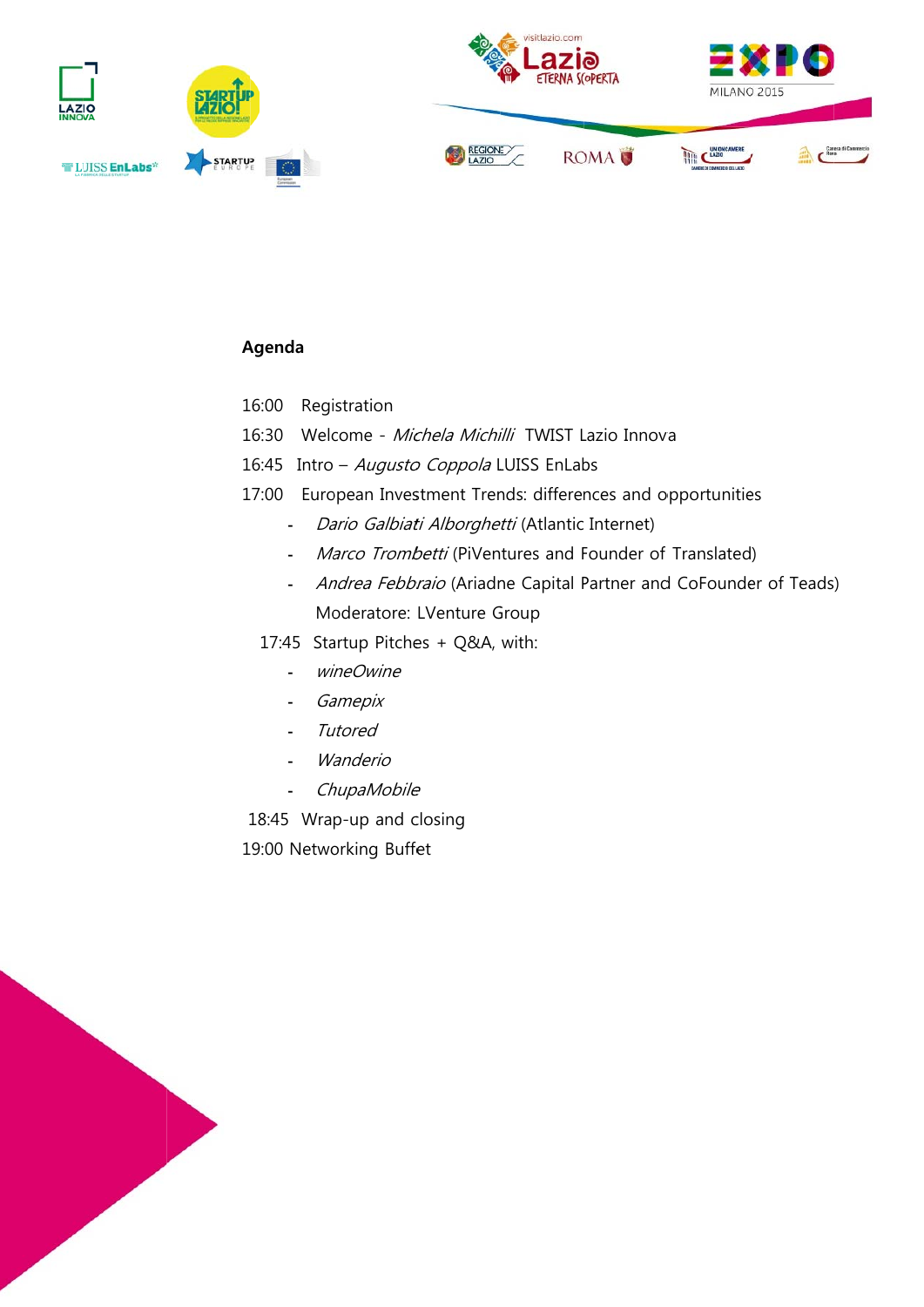



### Dario Galbiati Alborghetti

Dario Galbiati Alborghetti is co-founder of VIEWS, which he founded in June 2012 together with Hermann Frank and Lukasz Lazewski.

With an international business background Dario is responsible for the operations and the expansion of VIEWS in different cities.

Before VIEWS Dario started another startup, Phlur, which was his first experiment in the social e-commerce field.

Dario studied in different universities in Italy, Canada and France.



# **Atlantic Labs**

Is a venture firm based in Berlin focused on delivering 3 products:

- Unlocking digital growth opportunities: identify models, build teams, create products & companies and support entrepreneurs becoming successful.
- Creating globally leading tech firms: help create global champions coming out of Berlin who are solving hard problems with real IP.
- Bridging the capital gap: get companies started where capital invested comes at pre-seed and seed stage, and at later stages teams are actively supported to raise money from 3rd parties.

### It has invested in:

SoundCloud, EyeEm, GoEuro, Clue, Phonedeck, Mimi Hearing Technologies, Klara, MEDIGO, Monogi, Vimcar, LOCK8, Blloon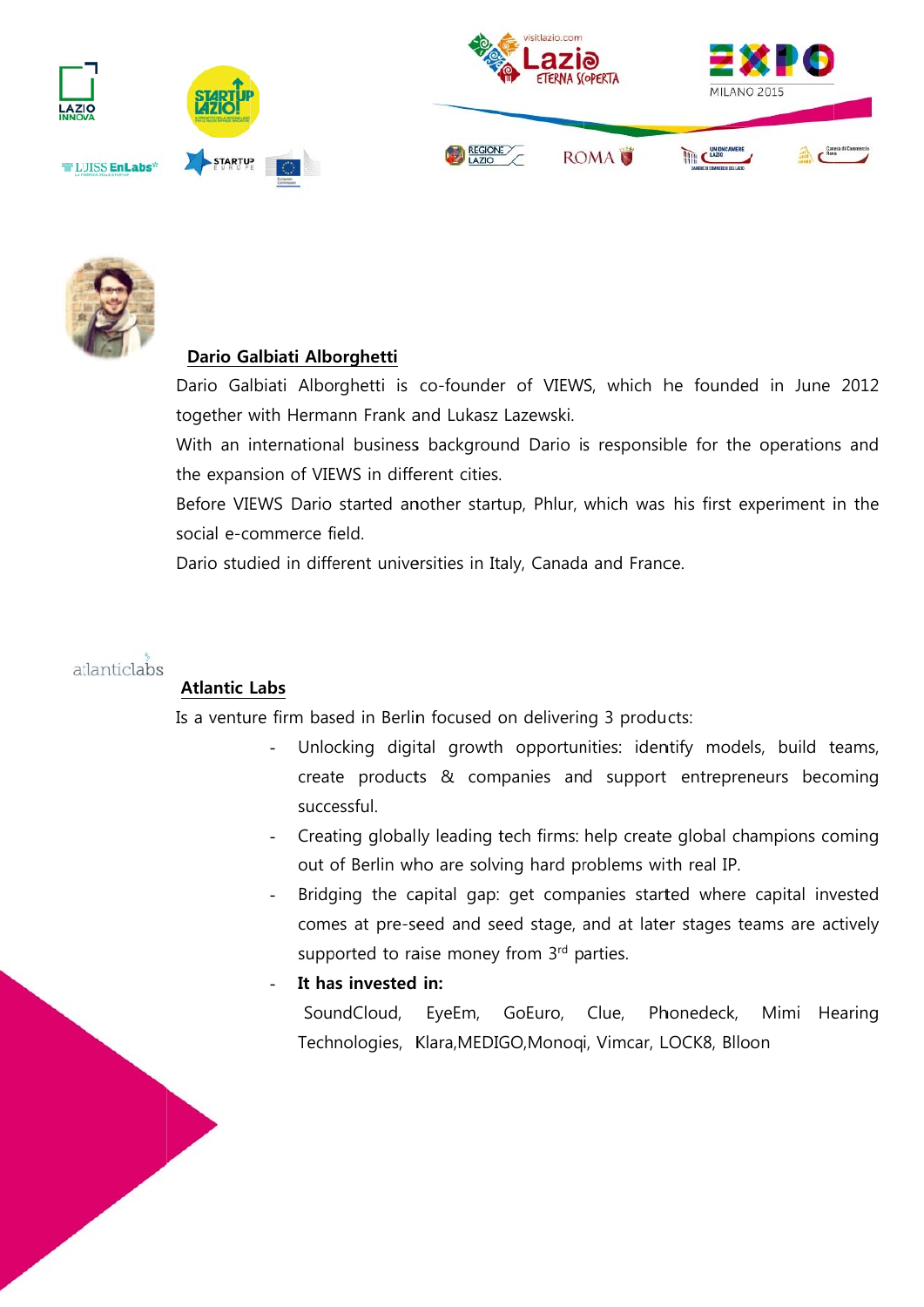



#### **Marco Tro ombetti**

Marco has 10 years of experience in the areas of e-business, information retrieval and artificial intelligence.

He founded and led Translated, a translation and localization company that serves 7,000 clients, among which are multinationals and innovative start-ups. In 2007 he created the Pi Campus, a design of an "ideal work environment", where the Memopal team works to create a new archiving system.

Rotary Award for entrepreneurship and nomination for the WWW Sole24ore award. Today Marco leads Memopal towards establishment in a global context.

#### PICAMPUS  **PiCampus s**

Is a venture accelerator firm based in Rome focused on delivering a complete solution:

- Co-working spaces: is located in the Eur green area in Rome, Italy. Our offices are close to the Eur lake. The location has been selected superimposing different layers on a Google Maps: low noise, low pollution, easy parking, 5 min walk to public transport, 5 min drive to highways and 20 minute drive to both Rome airports.
- Seed capital: companies get started and capital is invested ranging from €10k k to €500k.

#### - It has invested in:

Trans slated, Mem mopal, ntra ck, Clickm eter, Glam moo, iFixiP hone, Elas ticDo, Chup pamobile, Celes ste, Filo News@m me, Wanderio, OrienTechnologies, Spotonway,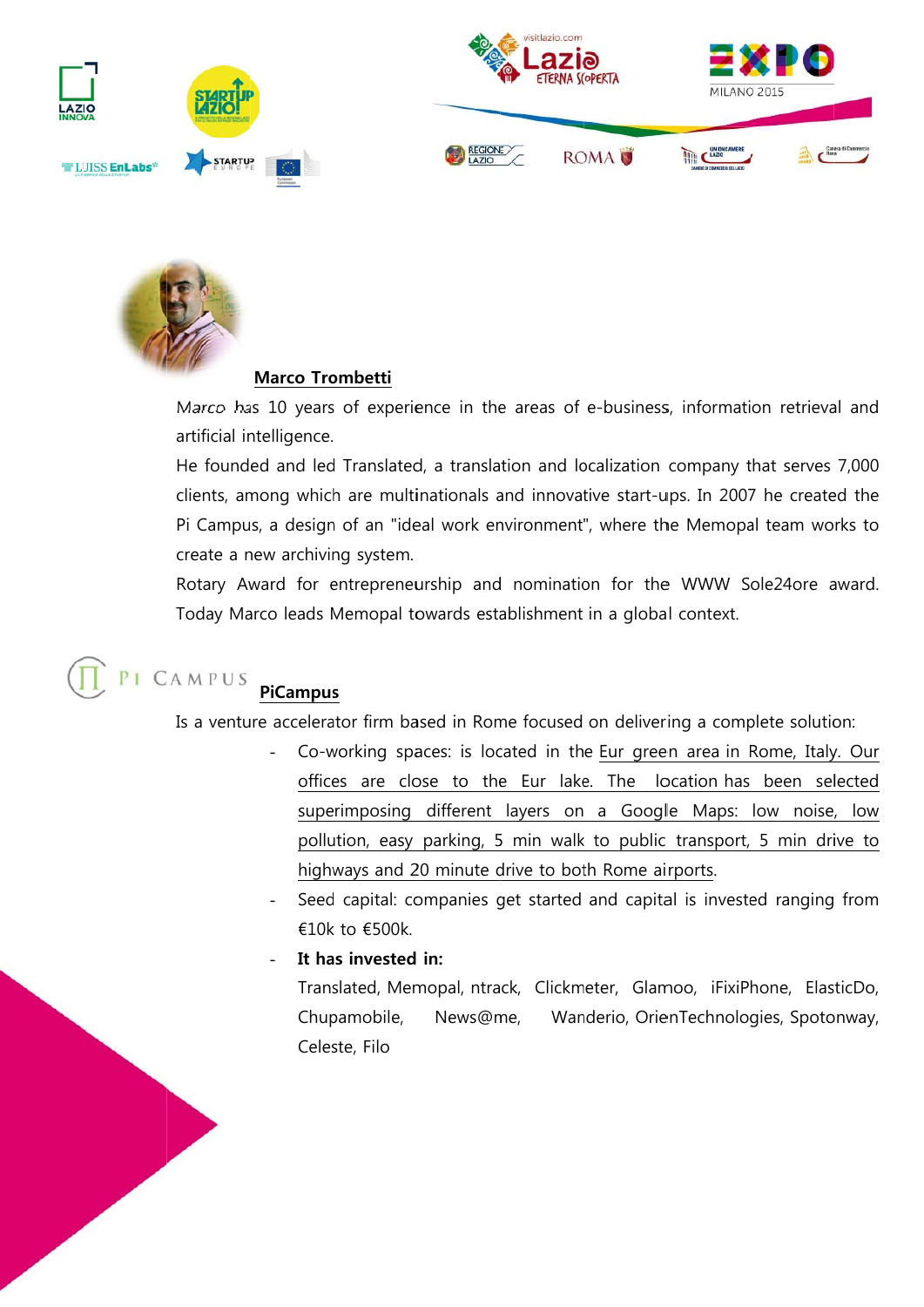



# Andrea Febbraio

Venture Capitalist, Investor, Internet entrepreneur, International Speaker and Book Author with 15+ years of experience in AdTech & Digital Advertising.

#1 Co-Founder of Ebuzzing (now Teads), growing from 0 to \$100M revenues in 4 years and scaled the business across 25 offices and 18 countries.

#2 Founder of Promodigital, sold for 4x Revenues after 2 years

#3 Co-Author of the book "Viral Video: Content is King, Distribution is Queen", (2013) & Co-Author of the book "Buzz Marketing Nei Social Media", Lupetti (2009)



# **ARIADNE** Ariadne Capital Partners

Ariadne Capital was founded in December 2000 to bring the model of "Entrepreneurs" Backing Entrepreneurs" to the UK and Europe.

Ariadne Capital completed a first close of its debut venture capital fund, the Ariadne Fund I in December 2011, which is a target £50 million fund. We focuses on late stage seed (post product beta with early revenues of on average £250,000) VC investments in "Digital Enablers" (B2B Saas) and AdTech startups.

Ariadne works with game-changers and companies at the heart of new ecosystems, and has advised Barclays, British Telecom, Carphone Warehouse, CISCO, EMAP, IBM, Monitise, Orange, Paddy Power PLC, Sage Group PLC, Skype, Zopa Limited.

It has invested in: Money Dashboard, Medikidz, Quill Content, Clickslide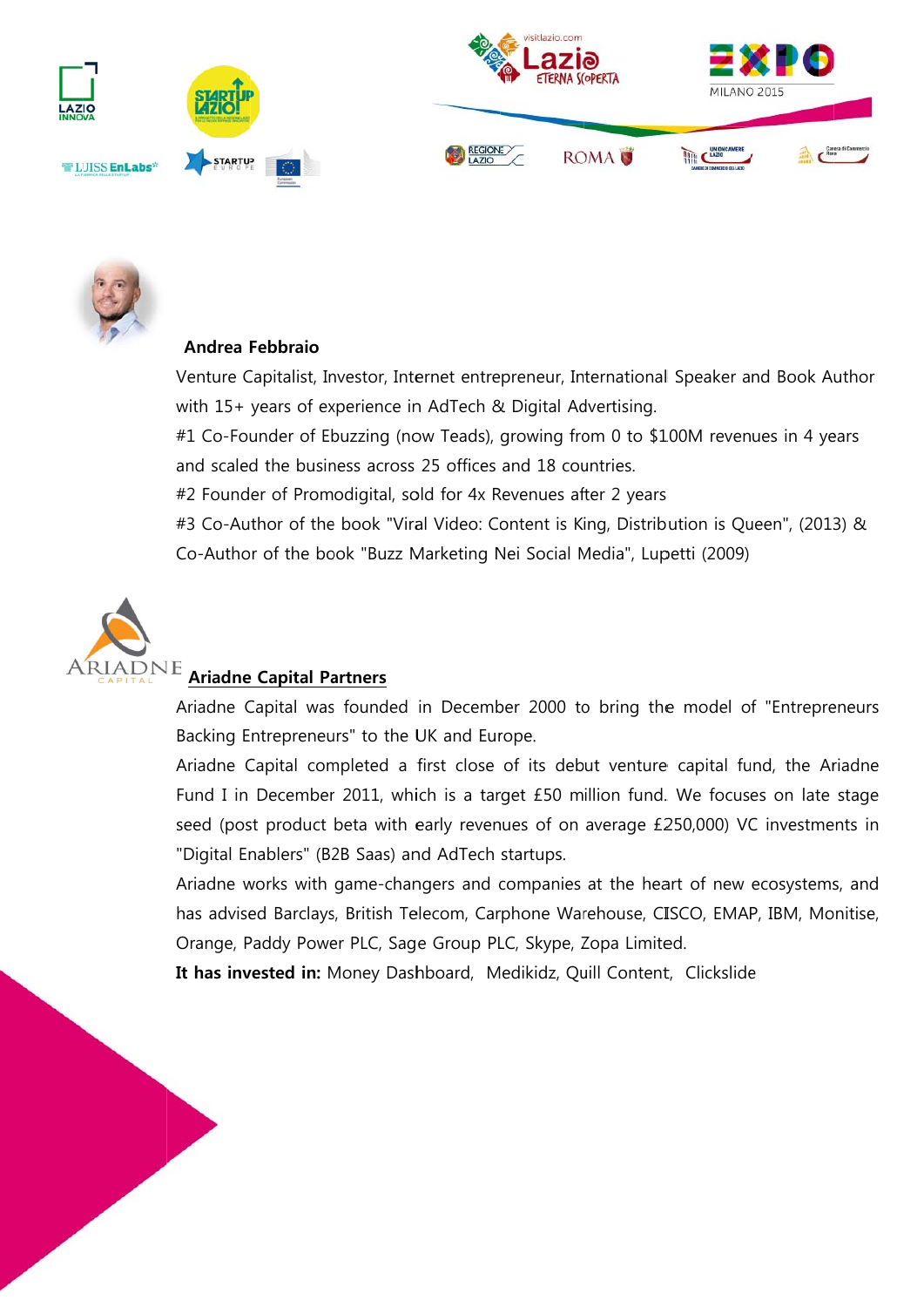

**LVenture** Group\*

#### **LVenture Group**

LVenture Group was born at the end of 2012 from the repeated attempts to prize open the Italian innovation market.

LVenture Group has successfully and actively participated in the creation of a solid ecosystem which is ever more capable of supporting startups and the equity investment industry.

Lventure Group has developed important partnerships with academia (LUISS University), business development enterprises (LUISS EnLabs), and a vast corporate reality encompassing behemoths like Microsoft, Google and Amazon Web Services, to Deloitte, Accenture, and others, creating an investment flow among the 20 most active in Europe (according to CBS Insights).

It has invested in: AppEatIt, wineOwine, Voverc, Cocontest, Atooma, Verticomics, Le Cicogne, Gamepix, Tutored, TiAssisto24, Moovenda, Brave Potions, Majeeko, Netlex, Qurami, and more.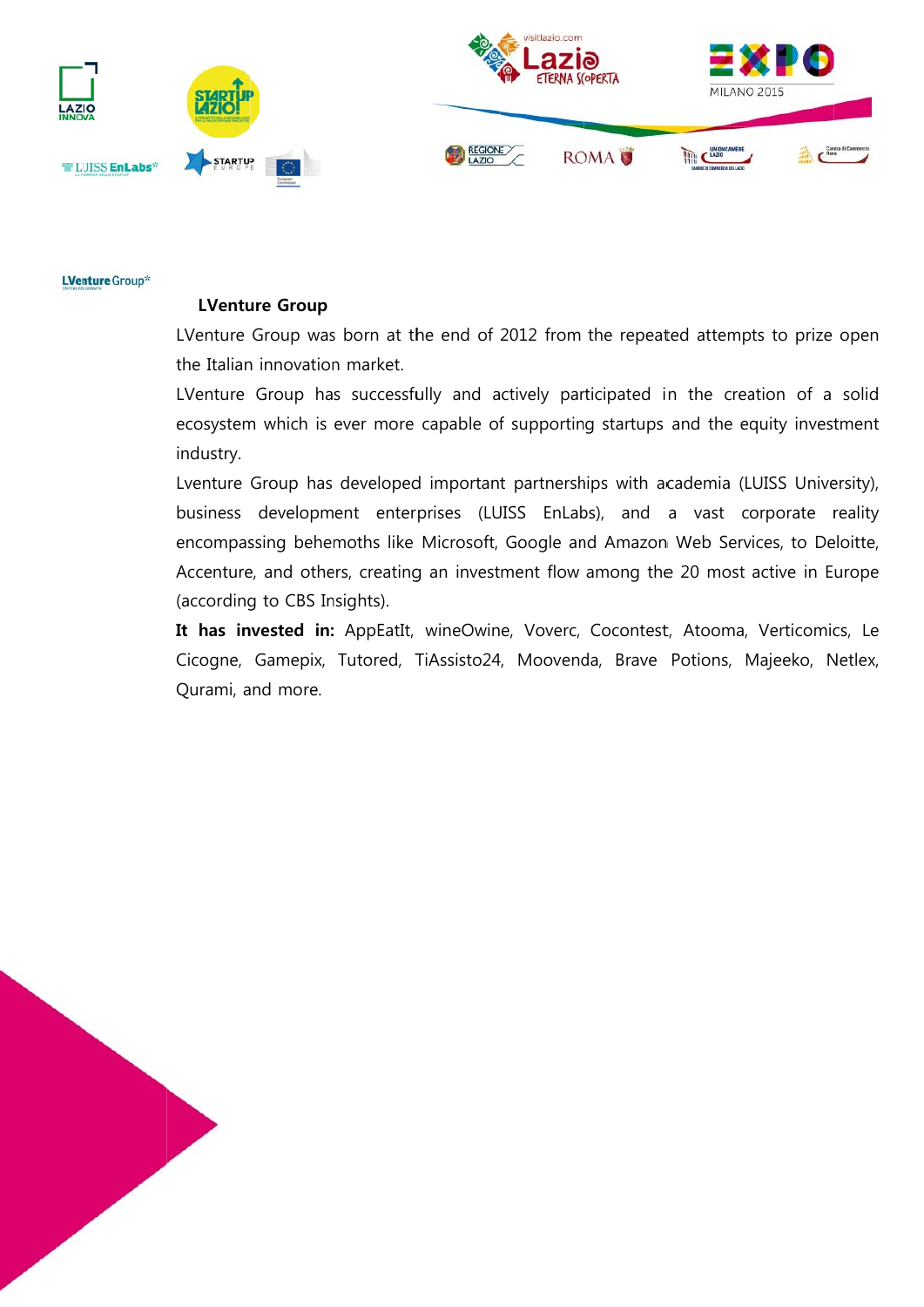



#### wineOwine

wineOwine is the easiest way to find high quality wines produced by small and exclusive canteens, carefully selected by a team of enologists and sommeliers. Every two weeks you can find new labels, with information on the area of production, the cellars and the stories and legends that hide their names.



# PLAY GAMES & CONQUER THE WORLD! Gamenix

GamePix is an aggregator and distributor of video games that can be used on all devices, from different channels, and which provides brands, hardware manufacturers, websites and media companies, gaming platforms through which to increase user engagement and generate new models of monetization. With more than 15,000 games, it has already entered partnerships with Microsoft, Nokia, Kaspersky, Miia and many others.



Tutored is a platform that helps students find in a practical and easy way, the right tutor for private lessons, both for university exams and school subjects. With Tutored it is possible to arrange private or group tutoring sessions, both offline and online.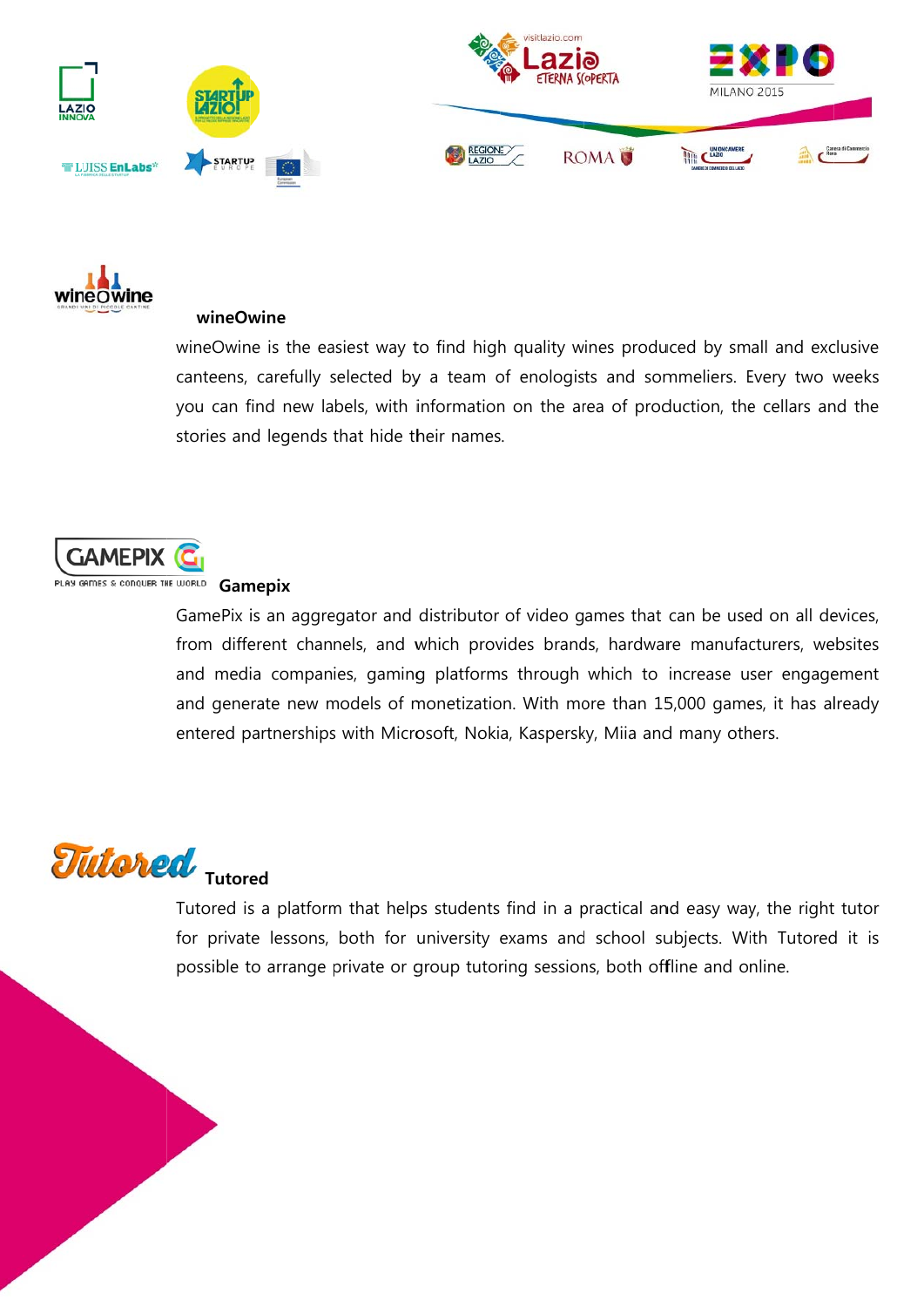



# Wanderio

Wanderio takes travel booking to the next level, a one stop website to make all reservations from doorstep to final destination.

Wanderio is a web application that completes your online travel experience, taking care of you from doorstep to final destination. We compare flights, trains, ferries and ground transportation, sorting alternatives by price, travel time, and CO2 emissions to let you choose and book the solution that suits you best.

### **Chupamobile** Chupamobile

ChupaMobile is the marketplace where mobile developers buy and sell cutting edge source-code and components for mobile development.

Chupamobile is the leading App and Game Templates Marketplace where anyone, even with small or no coding experience, has the opportunity to buy professional Apps and Games, ready to be customized and distributed on the App Stores. We allow everyone to have his own app or game in the App stores in no time even without any design or development skills.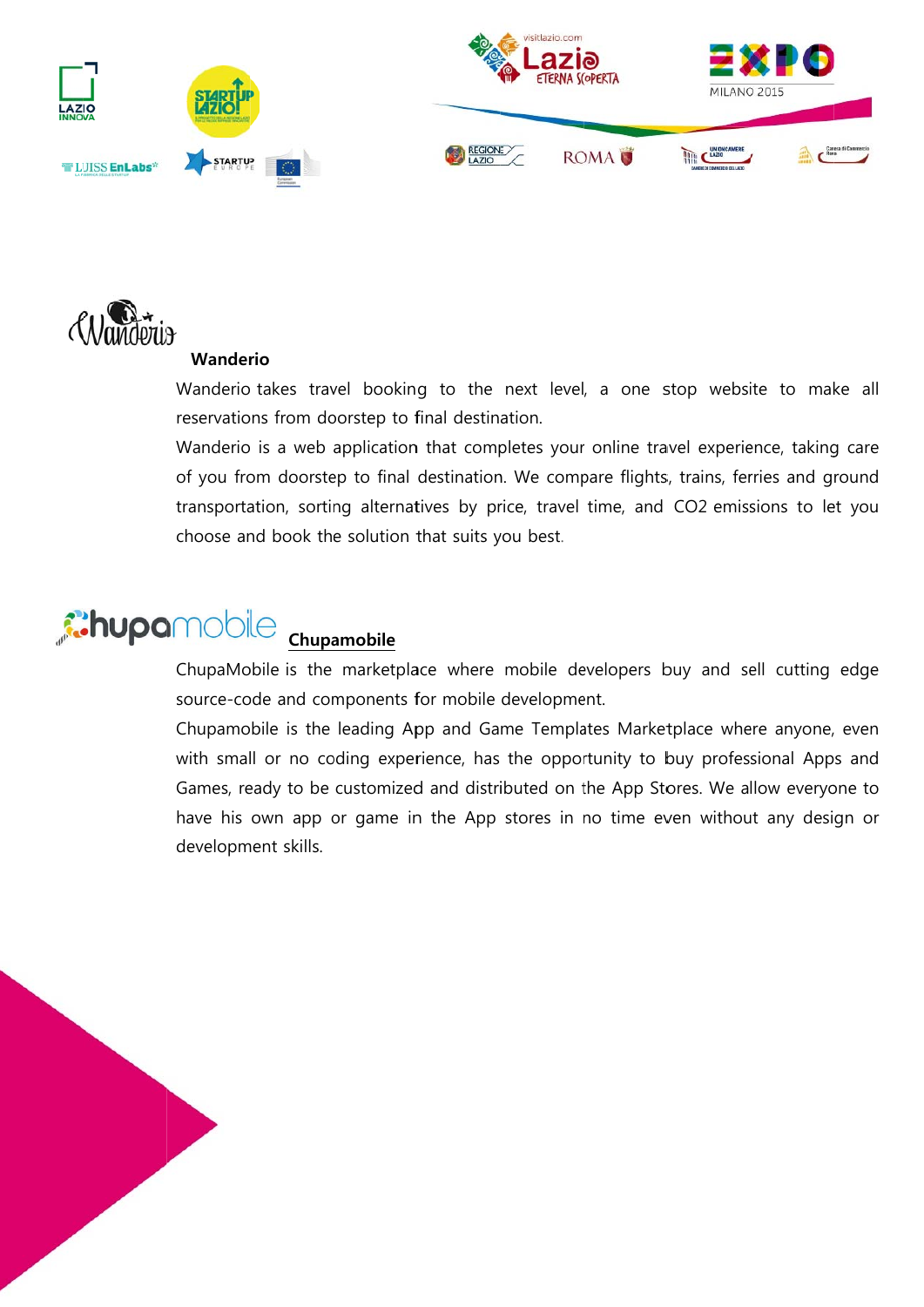

Where do we start to figure out the cultural and productive identity of a complex and multifaceted Region as it is Lazio? Maybe it is not wrong to define it as the most known and unknown Region in Italy.

Everybody knows that Lazio is the Region of Rome, but it is more difficult to find a key to understand, a quideline to tell the different souls, the diverse cultural backgrounds, the different approaches to the same development and innovation ideas. The chance to let this holistic vision of the Lazio system emerge comes from a call launched by the Lazio Region on the occasion of EXPO Milano 2015.

The **Call4Innovators** aimed at identifying the excellence of the territory in different sectors – manufacturing, tourism, social and cultural, research and innovation. This is why the call was targeted to innovative ideas, proposing innovation projects, coherent with the Expo theme – Feeding the planet, Energy for life. Companies, startups and fablab, social sector associations, international voluntary work, foundations, research and training institutes, representatives from the tourism and agrifood sectors: for them the unique chance to introduce them and to meet worldwide realities has been offered.

Once the Call4Innovators helped to identify those realities, they were showcased but also put in a network, in order to compare experiences. And this is why Lazio Region, Roma Capitale and Unioncamere Lazio, with the organization of Lazio Innova and the coordination of Universities and Research Centers, organized a series of thematic events to communicate and promote each single theme. Events will be open in order to involve and include a wide audience about the Expo thematics.

Besides workshops, the audience will deepen  $-$  in the thematic stands set up in the meeting locations – the different themes, through an "interactive" showcase with the promoter of the projects.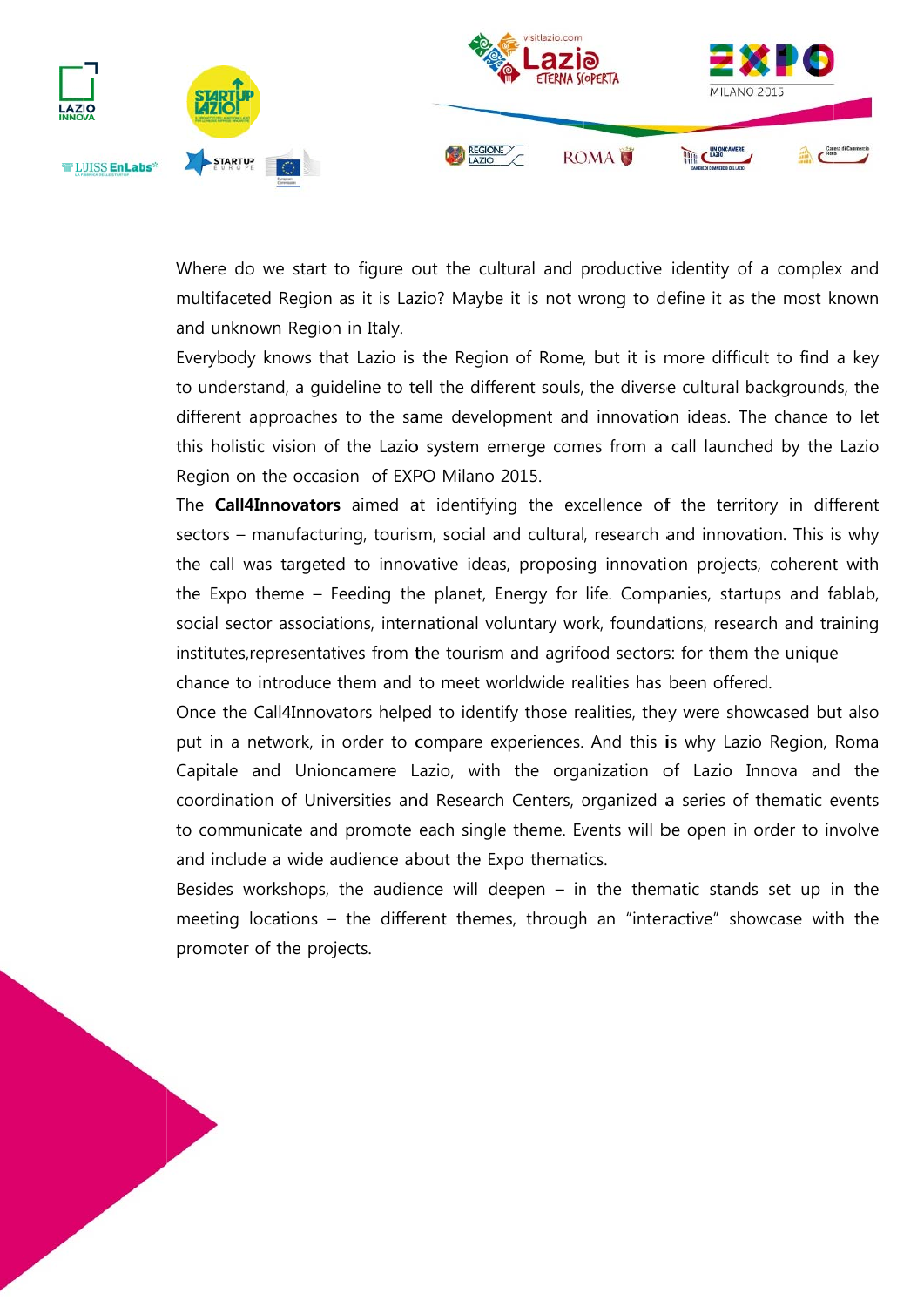

Today's meeting, organized by Lazio Innova, wants to offer the Scenario of European Investments.

Lazio Innova is the coordinator of TWIST - "Transregional Web Innovative Services for Thriving Digital and Mobile Entrepreneurship"- a European project co-finances by the European Commission under the umbrella of the Startup Europe Partnership, the EU program which aims at supporting the growth of the best European startups.

TWIST project aims connects four existing local web entrepreneurship startup ecosystems and hubs, providing new services and instruments aiming at scaling up and competing in the global market.

TWIST partnership includes four cities and respective regions with complementary profiles and assets: Rome, Warsaw, Lille Metropole and Stockholm.

TWIST provides a wide range of specialized services and supportive instruments dedicated to startups, including:

mentoring and coaching services for better understanding business models, financial technicalities and for accessing finance for growth, also giving attention to a sectoral approach (vertical mentoring);

the organization of challenges for startups with the involvement of Large Companies and **Public Administrations:** 

the organization of road shows and pitching events with investors and international experts;

a wide dissemination and interaction on social media and with leading sector blogs to multiply the TWIST impact and intercept new technological trends in mobile sector.

Coordinator: Lazio Innova

#### Partners:

- Luiss Enlabs (Rome) Accelerator www.luissenlabs.com
- Euratechnologies(Lille) Accelerator www.euratechnologies.com/
- Media Deals (Paris Investor www.media-deals.org/
- · Springfellow (Stockholm) Investor http://springfellow.com/